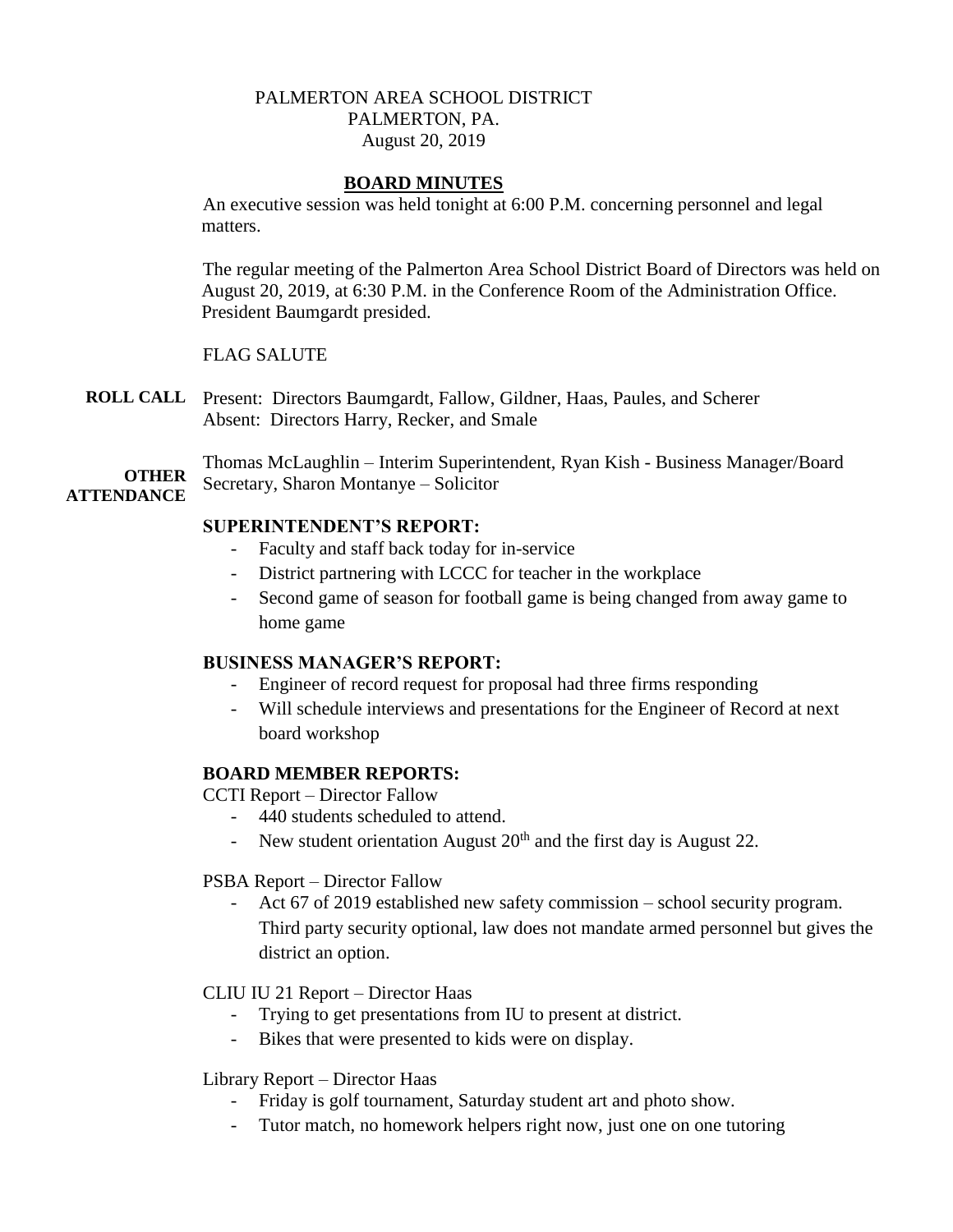|                                                     |                                                                                                                                                                                                                                                                           | Anime club third Tuesday of month, basket drawing September 9th.                                                                            |         |
|-----------------------------------------------------|---------------------------------------------------------------------------------------------------------------------------------------------------------------------------------------------------------------------------------------------------------------------------|---------------------------------------------------------------------------------------------------------------------------------------------|---------|
| <b>APPROVED</b><br><b>CONSENT</b><br><b>AGENDA</b>  | consent agenda.                                                                                                                                                                                                                                                           | Director Gildner moved, seconded by Director Baumgardt, to approve the attached                                                             |         |
|                                                     | Aye Votes: All Directors Present.<br>Nay Votes: None. Motion Carried.                                                                                                                                                                                                     |                                                                                                                                             |         |
| <b>MINUTES</b>                                      | <b>CONSENT AGENDA</b><br>Approved the minutes from July $16th$ , 2019 Board Meeting, August $6th$ , 2019 CPCT<br>Committee Meetings, August 6 <sup>th</sup> , 2019 Policy Committee Meeting, and August 6 <sup>th</sup> , 2019<br>Building and Grounds Committee Meeting. |                                                                                                                                             |         |
| <b>FINANCIAL</b><br><b>REPORTS</b>                  | Approved the Treasurer's Reports and Accounts Payable Reports.                                                                                                                                                                                                            |                                                                                                                                             |         |
| <b>TUITION</b>                                      | Approved the attached tuition reimbursement.                                                                                                                                                                                                                              |                                                                                                                                             |         |
| <b>AST. FOOTBALL</b><br><b>RESIGNATION</b>          | Accepted the resignation of Austin Cseh from his position as assistant Football Coach.                                                                                                                                                                                    |                                                                                                                                             |         |
| <b>19-20 EXTRA</b><br><b>CURIC.</b>                 | Denise L. Strohl<br><b>Brad Landis</b>                                                                                                                                                                                                                                    | Approved the following extracurricular positions for the 2019-2020 school year:<br>Volunteer Ski Club Advisor<br>Volunteer Ski Club Advisor |         |
|                                                     | <b>Matt Guedes</b>                                                                                                                                                                                                                                                        | 1/2 Football Coach                                                                                                                          | \$2,018 |
| <b>ELEMENTARY</b><br><b>TEACHER</b><br><b>HIRED</b> | Approved Kelly Ord as an Elementary teacher, effective August 20, 2019, at the rate of<br>Masters, Step 1 - \$47,500.00.                                                                                                                                                  |                                                                                                                                             |         |
| SPEC. ED.<br><b>TEACHERS</b><br><b>HIRED</b>        | Approved Jamie Frockowiak as a Special Education Instructional Assistant at SS Palmer,<br>effective August 20, 2019, at the rate of \$15.35/hour.                                                                                                                         |                                                                                                                                             |         |
|                                                     | effective August 20, 2019, at the rate of \$15.35/hour.                                                                                                                                                                                                                   | Approved Mary Beth Zulic as a Special Education Instructional Assistant at SS Palmer,                                                       |         |
| PT FLEX<br><b>CUSTODIAN</b><br><b>HIRED</b>         | of \$13.82/hour.                                                                                                                                                                                                                                                          | Approved Eli DeSocio as a Part-time Flex Custodian effective August 21, 2019, at the rate                                                   |         |
| <b>DISH ROOM</b><br><b>HIRED</b>                    | 20, 2019, at the rate of \$13.06/hour.                                                                                                                                                                                                                                    | Approved Teresa Reed as a 3-hour Junior High Dish Room Employee, effective August                                                           |         |
| <b>CAFÉ SUBS</b><br><b>HIRED</b>                    |                                                                                                                                                                                                                                                                           | Approved Jayme Bass as a substitute Café Worker, effective August 26, 2019.                                                                 |         |
|                                                     |                                                                                                                                                                                                                                                                           | Approved Erika Katona as a substitute Café Worker, effective August 26, 2019                                                                |         |
| <b>SHORT TERM</b><br><b>SUB HIRED</b>               | Approved Meghan Wentz as a short-term elementary sub at the rate of \$120/day, effective<br>August 20, 2019.                                                                                                                                                              |                                                                                                                                             |         |
| <b>SUB HIRED</b>                                    |                                                                                                                                                                                                                                                                           | Approved Tara Marques as a substitute Teacher, effective August 26, 2019.                                                                   |         |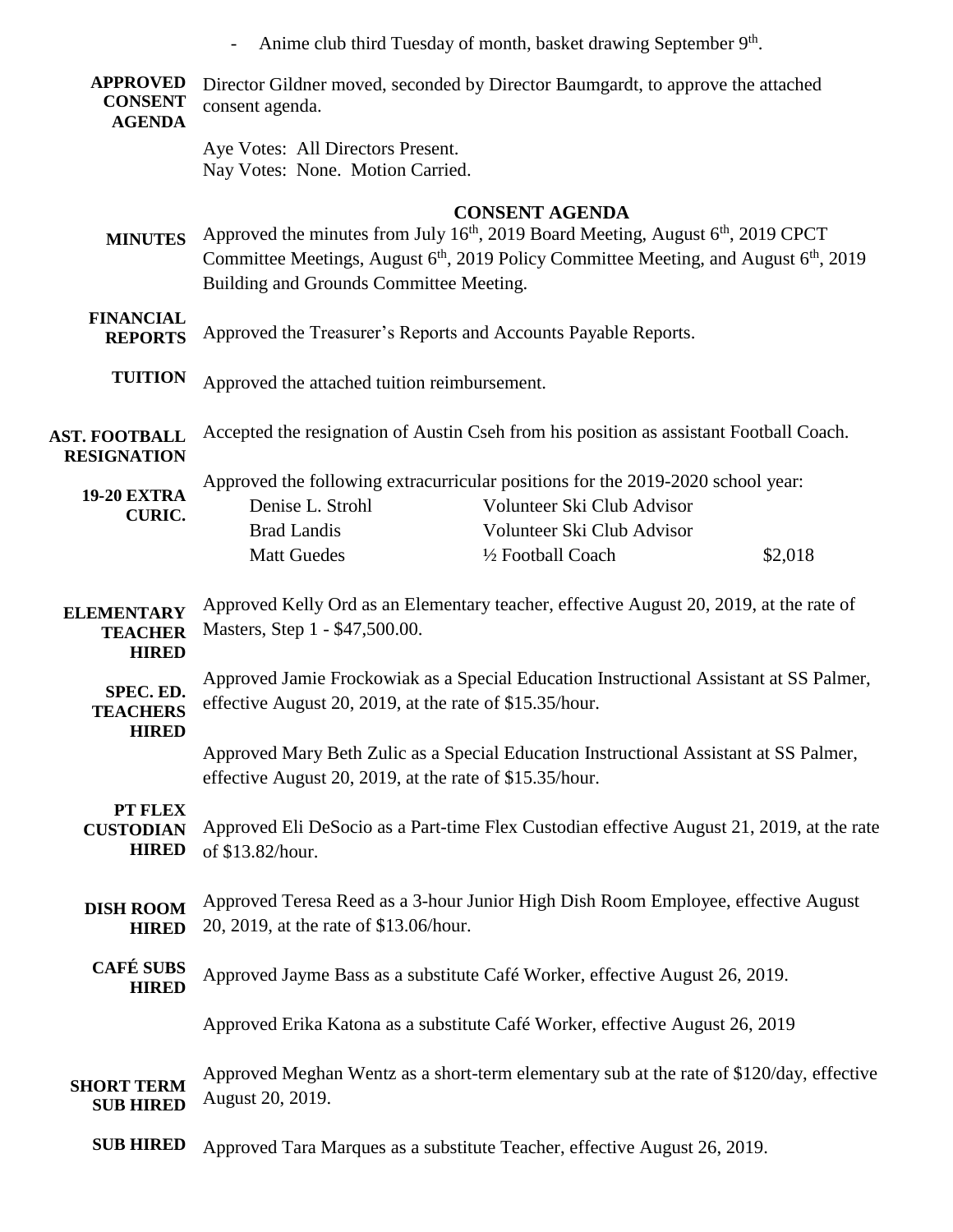**IA SUBS HIRED** Approved Lindsay Dillman as a substitute Instructional Assistant, effective August 26, 2019.

> Approved Mary Herrmann as a substitute Instructional Assistant, effective August 26, 2019.

**MATH COACHES HIRED** Approved Felicia Fischer as a Math Coach, at the rate of master's Step 6 - \$51,000, effective August 20, 2019.

> Approved Kim Nenscel as a Math Coach, at the rate of master's +15, Step 6 - \$52,000, effective August 20, 2019.

**MENTORS** Approved the following mentors: Vicki McHugh for Maria Lear Michael Brennan for Kristin Perdew Ryan Heller Co-mentor for Michael Horvath Rebecca Sabo Co-mentor for Michael Horvath Michelle Muffley ½ year mentor for Kim Nenscel Kayla Creed ½ year mentor for Kelly Ord Kristin Heller ½ year mentor to Felicia Fischer

**19-20 ADVISORS** Approved the following Advisors at SS Palmer Elementary and Parkside Education for the 2019-2020 School Year:

| Holly Hausman Sell        | CAC, Grades K & 1         | \$1,721.00 |
|---------------------------|---------------------------|------------|
| <b>Christopher Kimmel</b> | CAC, Grades $2 \& 3$      | \$1,721.00 |
| Meghan Barclay            | CAC, Grade 4              | \$1,721.00 |
| Deanna Isles              | CAC, Grade 5              | \$1,721.00 |
| Monique Hofford           | CAC, Grade 6              | \$1,721.00 |
| Carole Burkhardt          | <b>Elementary Chorus</b>  | \$1,523.00 |
| Lynn Sutton               | <b>Environmental Club</b> | \$1,173.00 |
| Monique Hofford           | <b>Sixth Sense</b>        | \$393.00   |
| Deanna Iles               | <b>Sixth Sense</b>        | \$393.00   |
| Pamela Andrews            | Yearbook                  | \$772.00   |

Approved the following Advisors at The Junior High School for the 2019-2020 School Year:

| Patricia Boyd           | Ace                                          | \$786.00   |
|-------------------------|----------------------------------------------|------------|
| Kevin Young             | Jr. High Student Council Co-advisor \$488.50 |            |
| <b>Christopher Kery</b> | Jr. High Student Council Co-advisor \$488.50 |            |
| Kevin Kolodziejski      | Jr High Yearbook                             | \$1,926.00 |
| Brianna Carroll         | Jr. High Honor Society                       | \$980.00   |
| Laura Reichard          | Jr. High Chorus                              | \$1,523.00 |
| Laura Reichard          | Jr. High Band                                | \$1,523.00 |
|                         |                                              |            |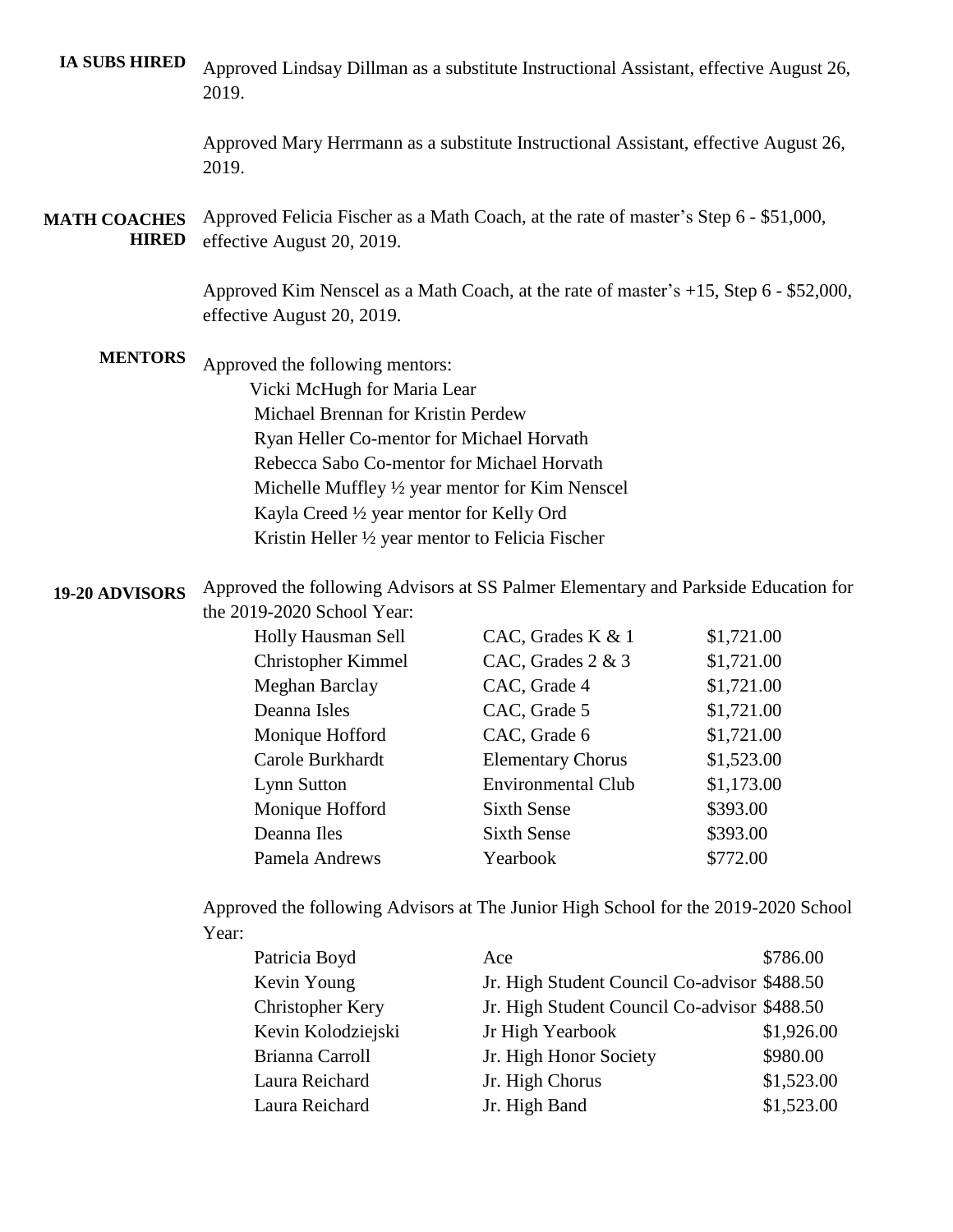**COLUMN**  Approved the following column movement:

#### **MOVEMENT**

| Masters to Master's+15    |
|---------------------------|
| Masters to Master's $+15$ |
| Bachelors to Bachelors+24 |
| Bachelors+24 to Master's  |
| Master's to Master's+15   |
|                           |

# **PAMPA**

Approved the following PAMPA volunteer chaperones:

# **CHAPERONES**

 Michele Heydt Kristine Keblish Ron Keblish Lisa Kistler Don Szena Marla Szena Janine Mack Charles Laviolette Gretchen Laviolette Anne Marie Cronk John Cronk Kelli Costenbader Krista Campbell April Lyon-Whitaker Opal Snyder Matthew Kimmel Larissa Kimmel Tom Hourt Jodie Hourt Kelly Connelly Carly Heist Jamie Drake

**CAFÉ**  Accepted the resignation of Joleene Delgado from her position as café worker, effective **RESIGNATION** August 30, 2019.

- **GRADUATIONS** Accepted the status that student #16015, #19280, #17149, and student #19229 have completed the graduation requirements set forth by the Pennsylvania Department of Education and the Board of Education of the Palmerton Area School District.
	- **HANDBOOK** Approved the 2019-2020 PHS Faculty Handbook
	- **DONATION** Accepted the donation of \$130 from the Aetna Foundation, Inc.

# **END OF CONSENT AGENDA**

**CHANGE ORDERS APPROVED** Director Haas moved, seconded by Director Scherer, to approve Change Order Number 010, Myco for Tank Monitoring System The contract sum will be increased by this change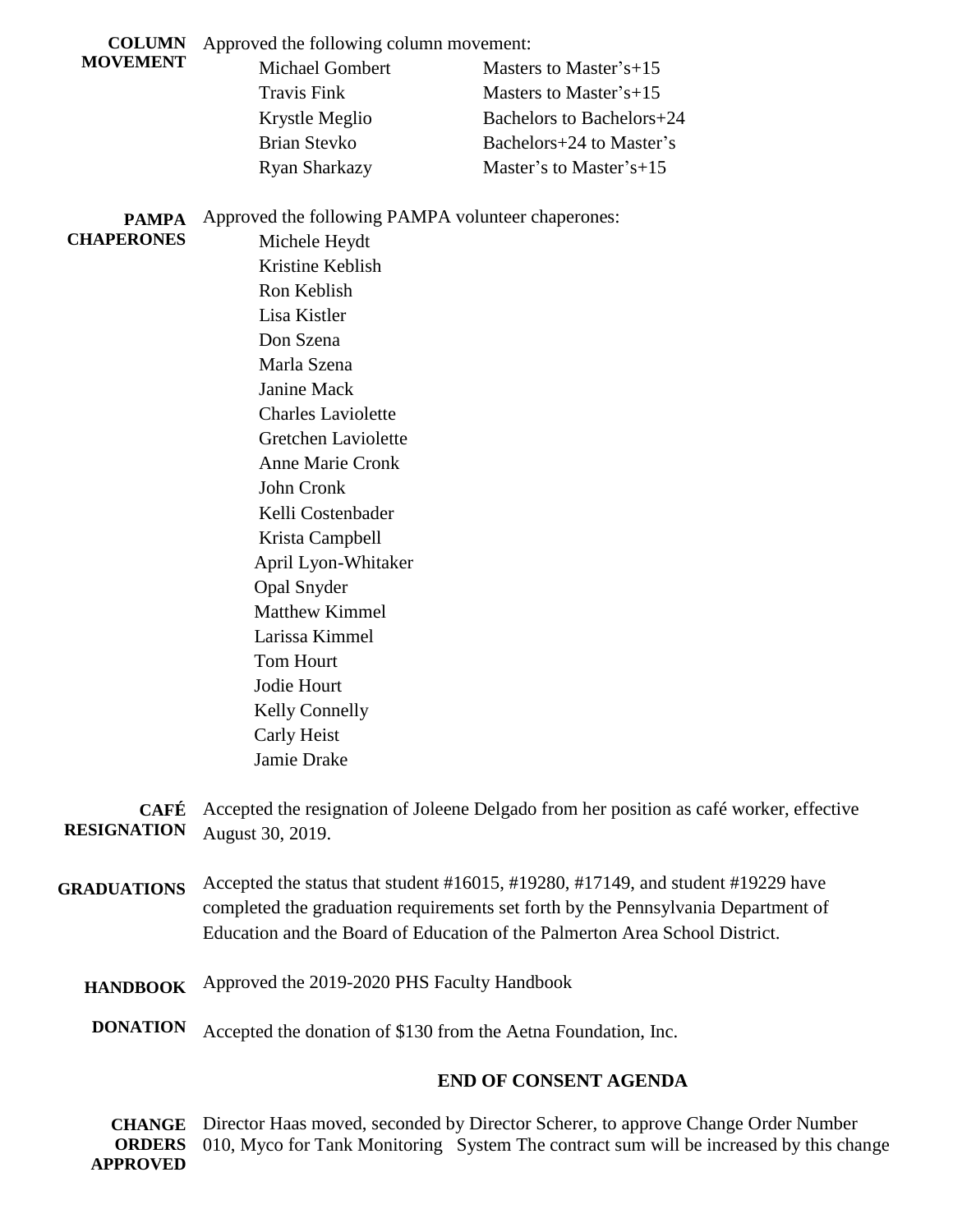|                                                           | order in the amount of \$44,720.00.                                                                                                                                                                                                                                                                                                                                           |
|-----------------------------------------------------------|-------------------------------------------------------------------------------------------------------------------------------------------------------------------------------------------------------------------------------------------------------------------------------------------------------------------------------------------------------------------------------|
|                                                           | Aye Votes: All Directors Present.<br>Nay Votes: None. Motion Carried                                                                                                                                                                                                                                                                                                          |
|                                                           | Director Scherer moved, seconded by Director Gildner, to approve Change Order Number<br>011 Penn Builders Inc. for softball field restoration. The contract sum will be increased by<br>this change order in the amount of \$20,859.00.                                                                                                                                       |
|                                                           | Aye Votes: All Directors Present.<br>Nay Votes: None. Motion Carried                                                                                                                                                                                                                                                                                                          |
| <b>BUS DRIVER</b><br><b>AND ROUTES</b><br><b>APPROVED</b> | Director Baumgardt moved, seconded by Director Fallow, to approve the 2019-20 Bus<br>Drivers and Bus Routes.                                                                                                                                                                                                                                                                  |
|                                                           | Aye Votes: All Directors Present.<br>Nay Votes: None. Motion Carried                                                                                                                                                                                                                                                                                                          |
| <b>DRAMA TRIP</b><br><b>APPROVED</b>                      | Director Fallow moved, seconded by Director Gildner to approve the Drama Club field trip<br>the Broadway Theatre and Hard Rock Café in New York City on April 1, 2020, cost to the<br>District is the Substitute Teacher only. The funding for the trip will be covered by the<br>drama parents club and a final request for chaperones must be presented for final approval. |
|                                                           | Aye Votes: All Directors Present.<br>Nay Votes: None. Motion Carried                                                                                                                                                                                                                                                                                                          |
| <b>ADVISOR</b><br><b>RESIGNATION</b><br><b>APPROVED</b>   | Director Scherer moved, seconded by Director Haas, to accept the resignation of Jose Elvir<br>from his volunteer position of advisor to the International Travelers' Club.                                                                                                                                                                                                    |
|                                                           | Aye Votes: All Directors Present.<br>Nay Votes: None. Motion Carried                                                                                                                                                                                                                                                                                                          |
|                                                           | PUBLIC PARTICIPATION:<br>Doris Zellers – Questioned the difference between a donation and a gift so that people or<br>organizations donating to the school should know what the district would classify the<br>donation as. Director Baumgardt stated that it would be a good discussion for the policy<br>committee.                                                         |
|                                                           | Amanda Zellers – PTO donations of technology items – questioned if the money for those<br>items were already budgeted or denied. Mr. Heaney stated we budget for what is needed,<br>no specific requests were received regarding PTO donation.                                                                                                                                |
|                                                           | FOR THE GOOD OF THE ORDER:<br>Director Haas – Band Preview night Thursday evening. September 14-15 – Little Mermaid<br>Jr. play. Tickets can be purchased in advance at High School or online.                                                                                                                                                                                |
| <b>ADJOURNMENT</b>                                        | Director Scherer moved, seconded by Director Haas, that the Board of Directors of the<br>Palmerton Area School District adjourn the meeting at 7:12 P.M.                                                                                                                                                                                                                      |
|                                                           | Aye Votes: All Directors Present<br>Nay Votes: None. Motion Carries                                                                                                                                                                                                                                                                                                           |